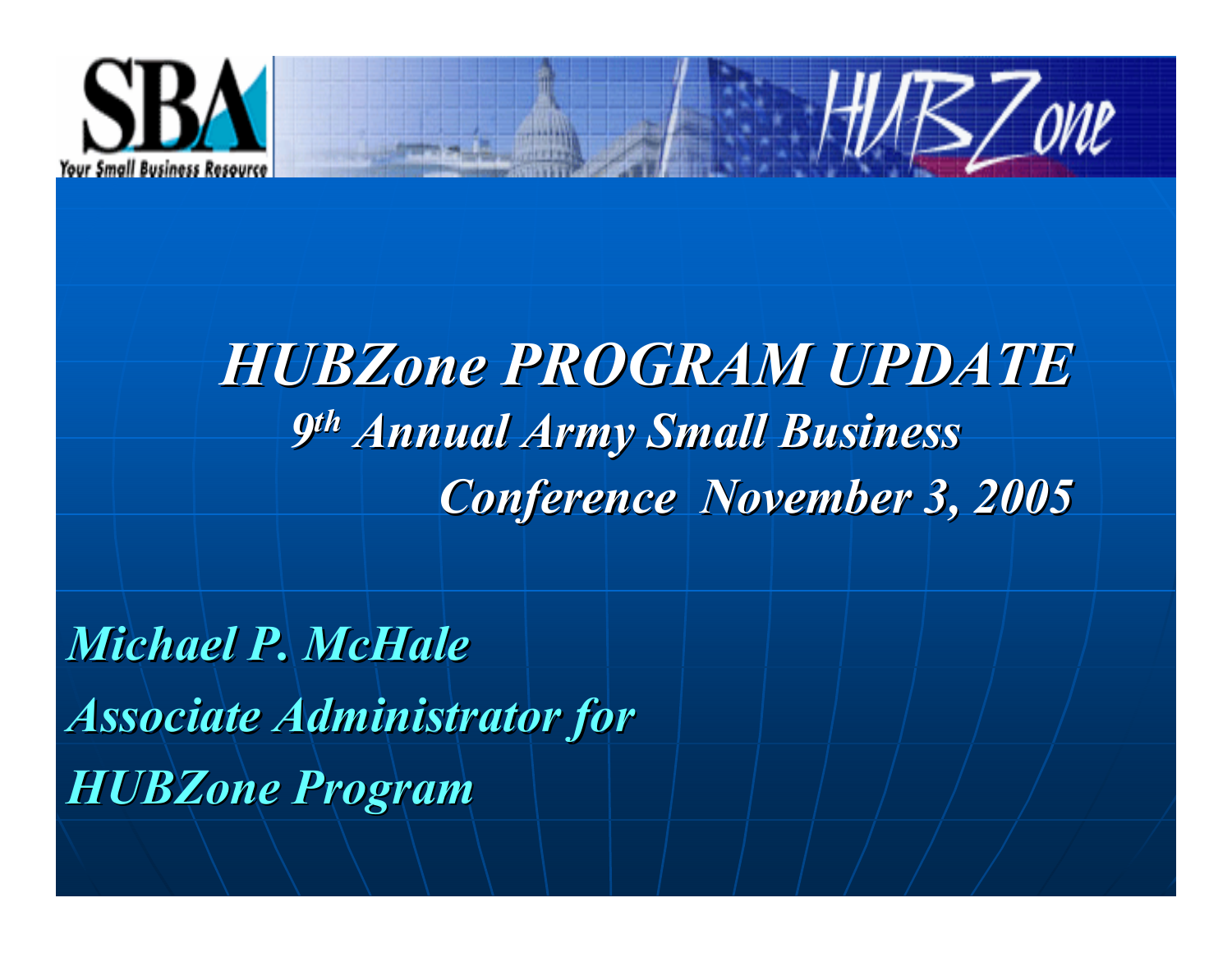## Quick History

In 1997, U.S. Senator Christopher 'Kit' Bond, then Chairman of the Small Business Committee, crafts legislation to link preferences for award of Federal contracts to small businesses located in economically distressed areas (HUBZones).

Feels JOBS, not more job training, is what's needed to promote long-term economic viability.



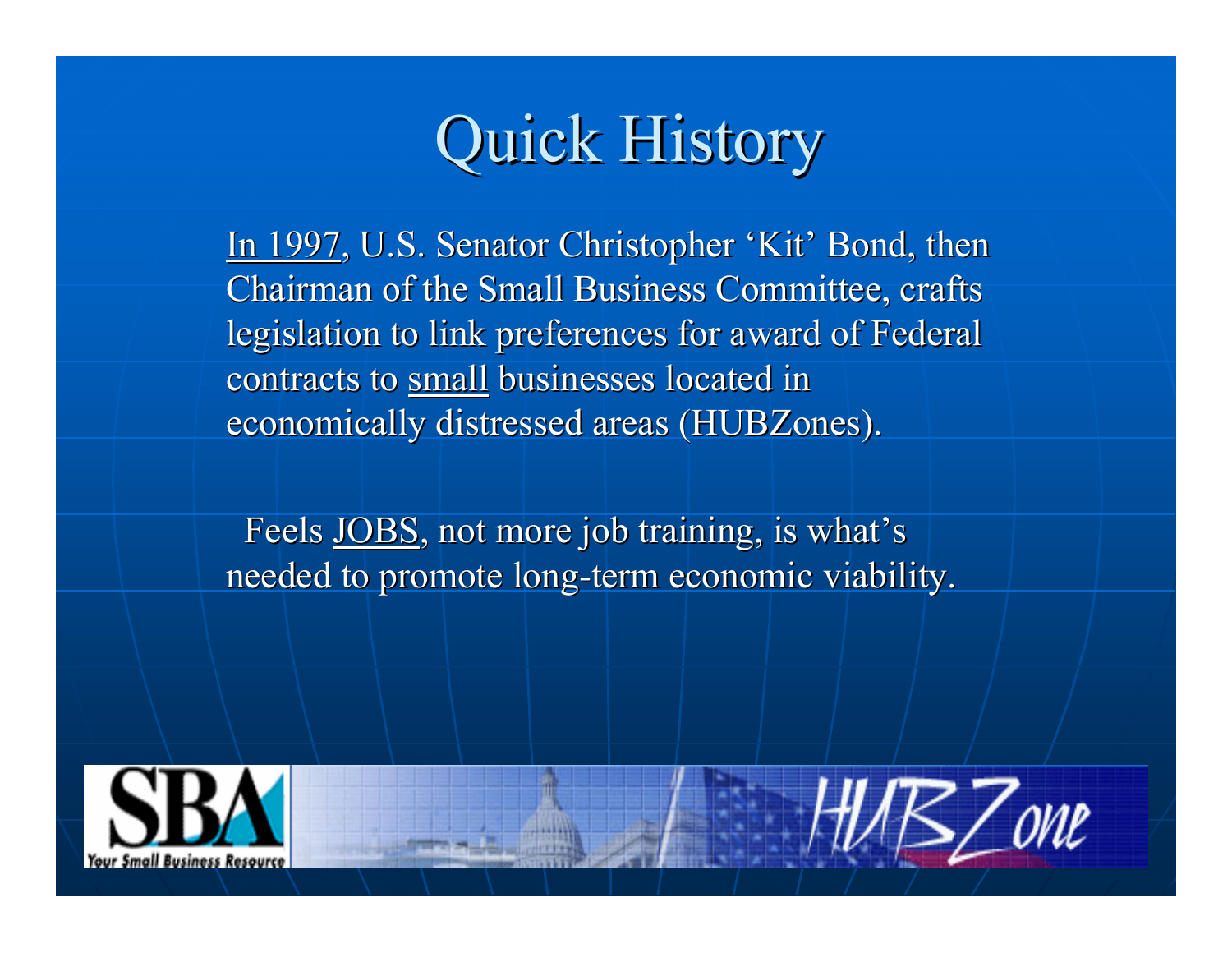

 *From the outset, designed as <sup>a</sup> virtual program [always](http://www.sba.gov/hubzone) available at: www.sba.gov/hubzone*

 $\bullet$  *Application for Certification*  $\bullet$  *Program Examinations*  $\bullet$ *Recertification*

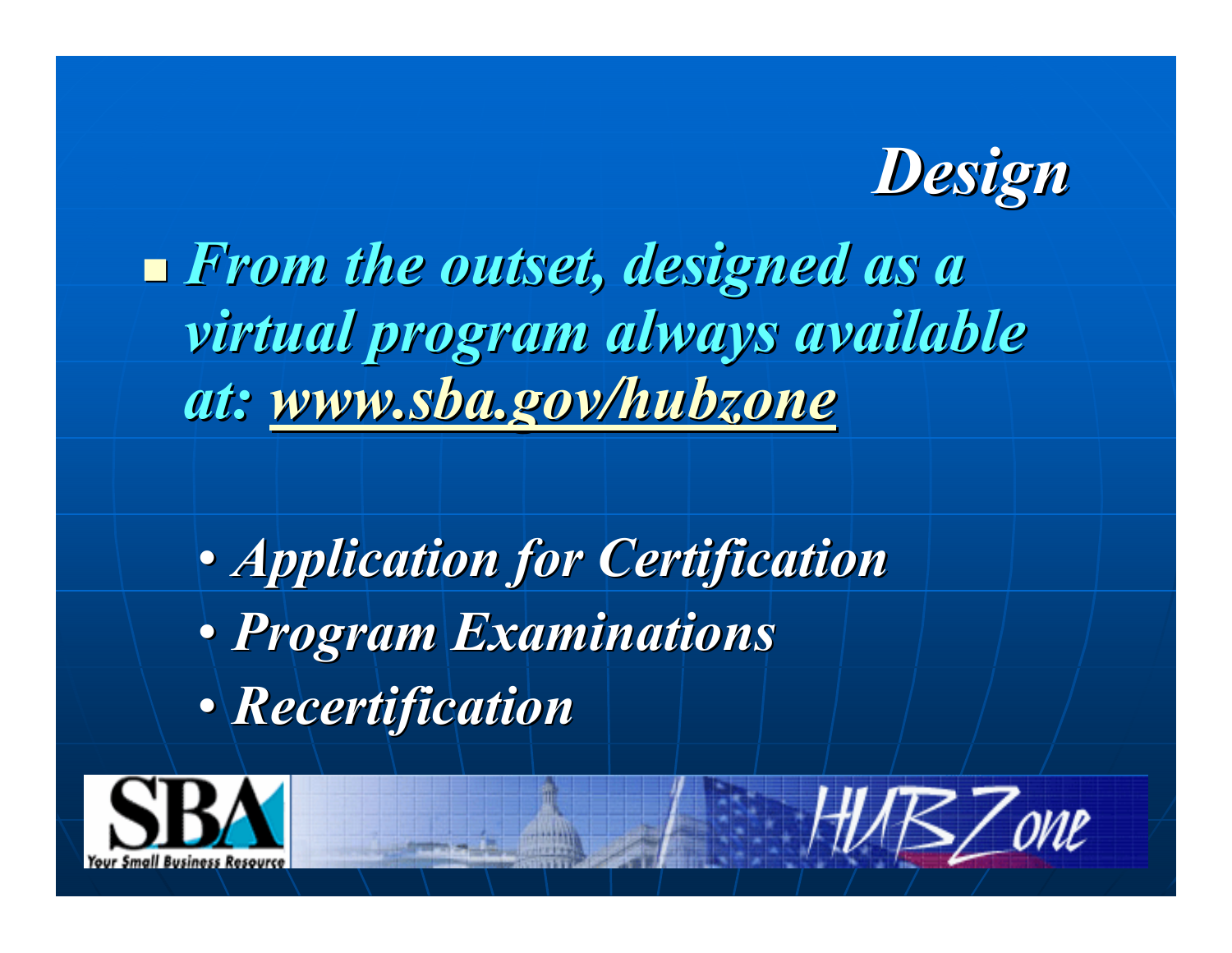### *Program Overview*

*HUBZone Program - Community Based:* •*Employment* •*Empowerment* • *Enterprise*



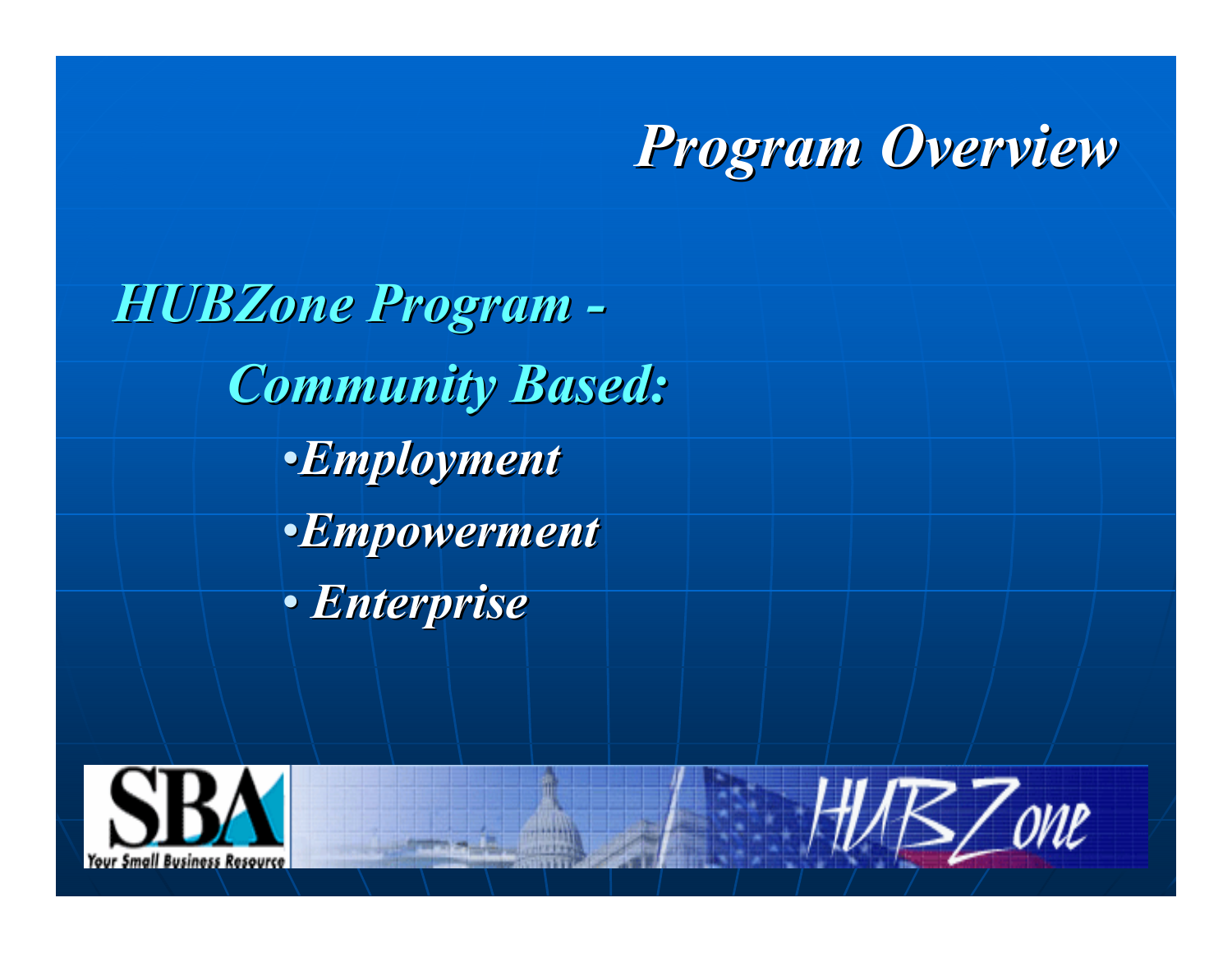### *HUBZone Portfolio*

- $\mathbb{R}^2$ *Total Portfolio: 13,500*
- L. *HUBZone firms' total average annual receipts: \$24 Billion*
- П *HUBZone firms' total employment: 191,000 employees*
- П *HUBZone residents employed by HUBZone firms: 124,000 (65%)*



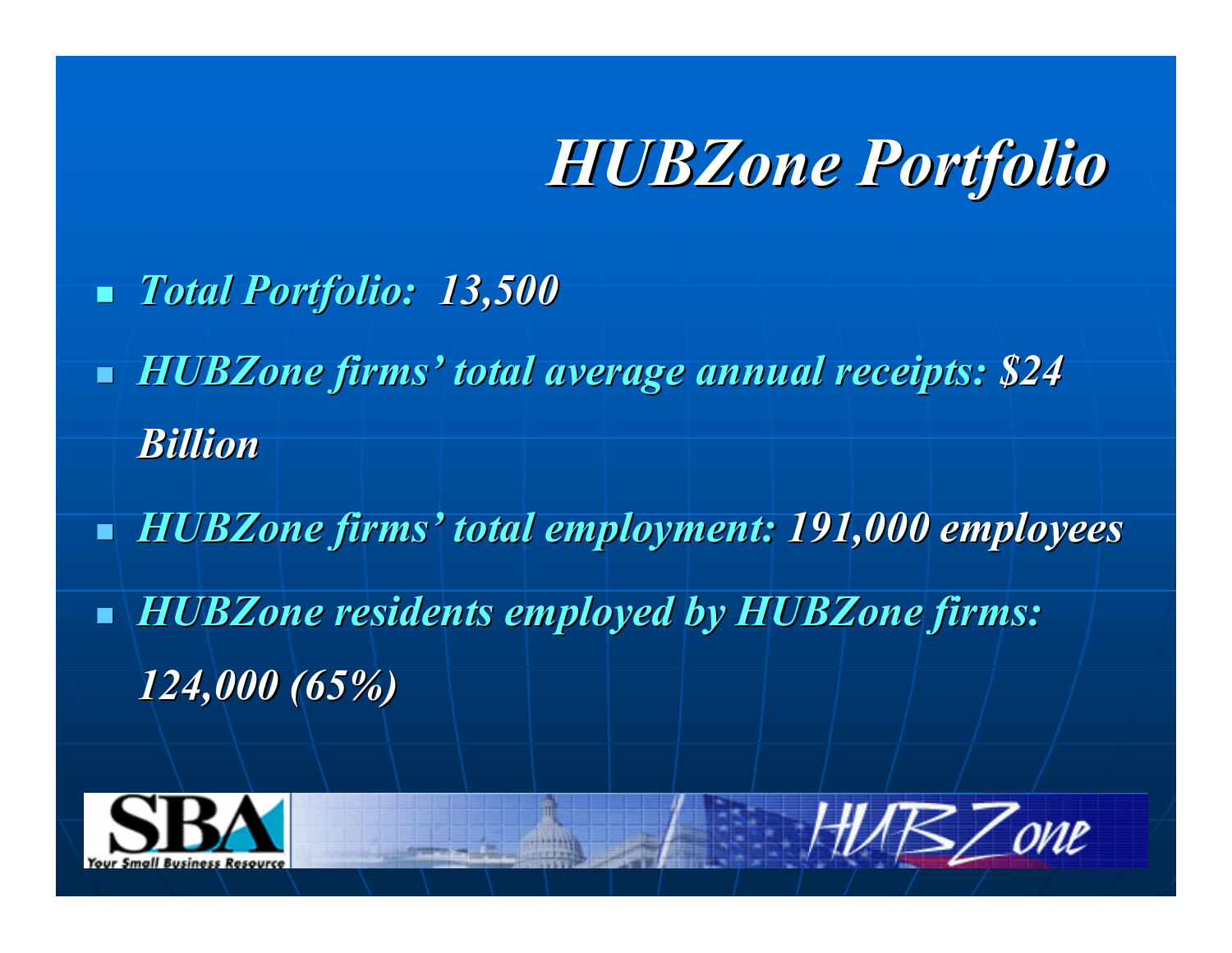## *HUBZone Portfolio, "Commercial Ranking"*

- *If the HUBZone Portfolio were included in the Fortune 500, based on average annual revenue, it would be ranked 92nd , just ahead of McDonalds and Coca Cola.*
- *The portfolio:*
	- *Has over 620 firms with average annual revenue in excess of \$10 million,*
	- *Includes 1,200 high technology firms in NAICS Code 541512, and*
	- *Includes 491 machine shops in NAICS Code 332710.*

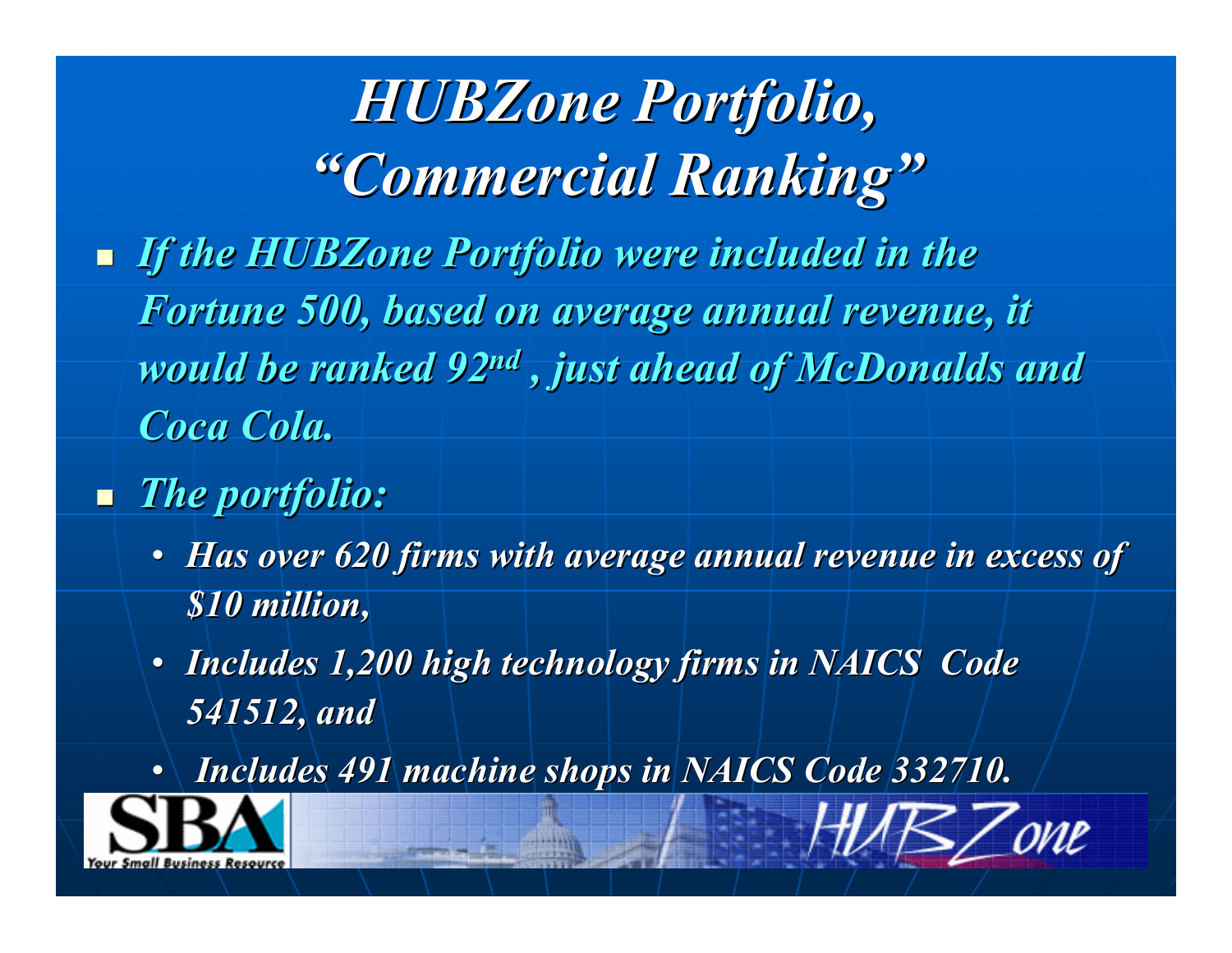

- *HUBZone Qualified Areas Expanded To Include:*
	- *Military base closure areas (BRAC) – 5 years from date of closure or date of legislation (12/4/04)*
- *Department of the Army National HUBZone SB Conference*



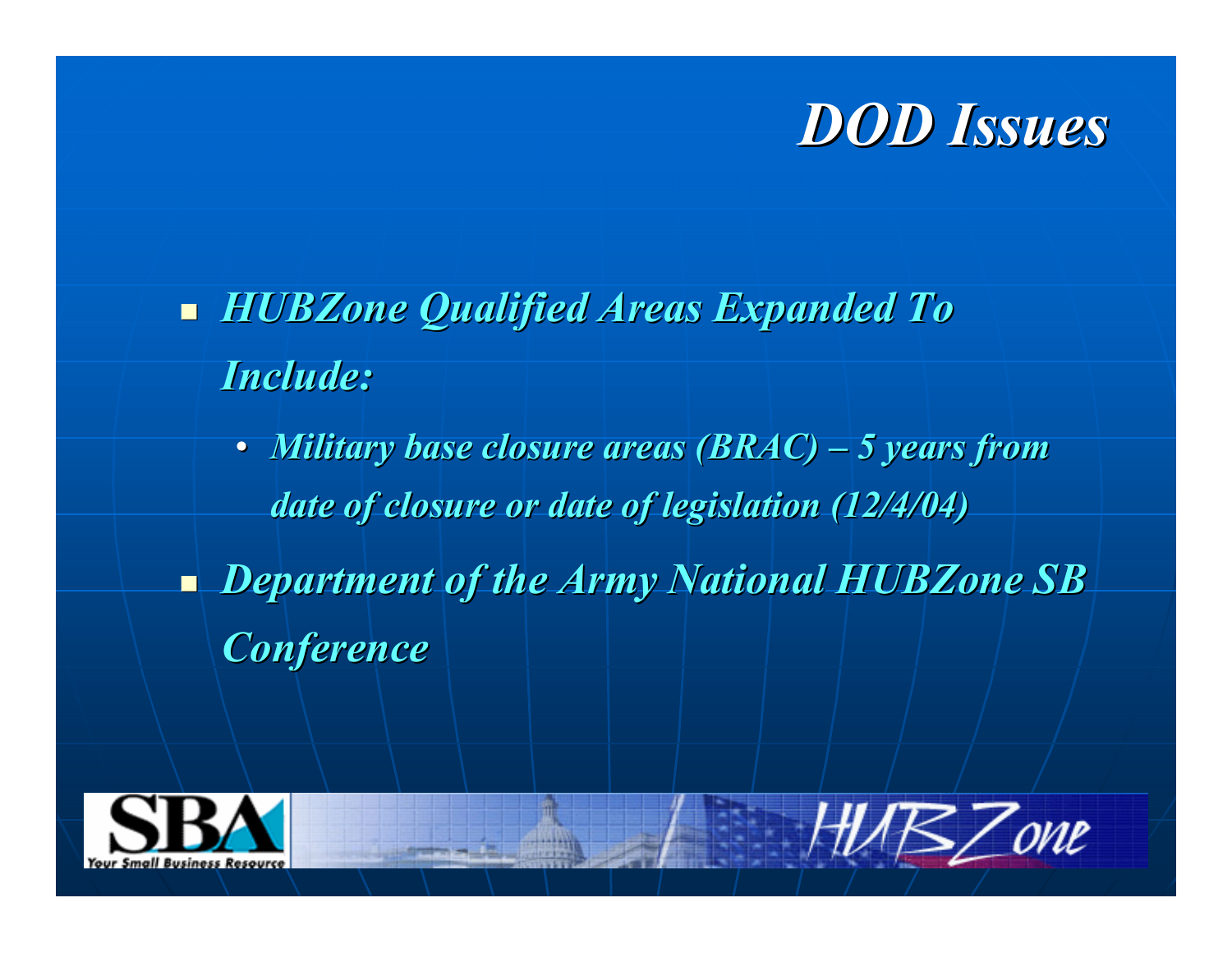### *HUBZone Contracting*

*Set-aside awards*

*Sole source awards*

 *Awards through full and open competition after application of 10% price evaluation preference (PEP)*

*Subcontracting Opportunities*



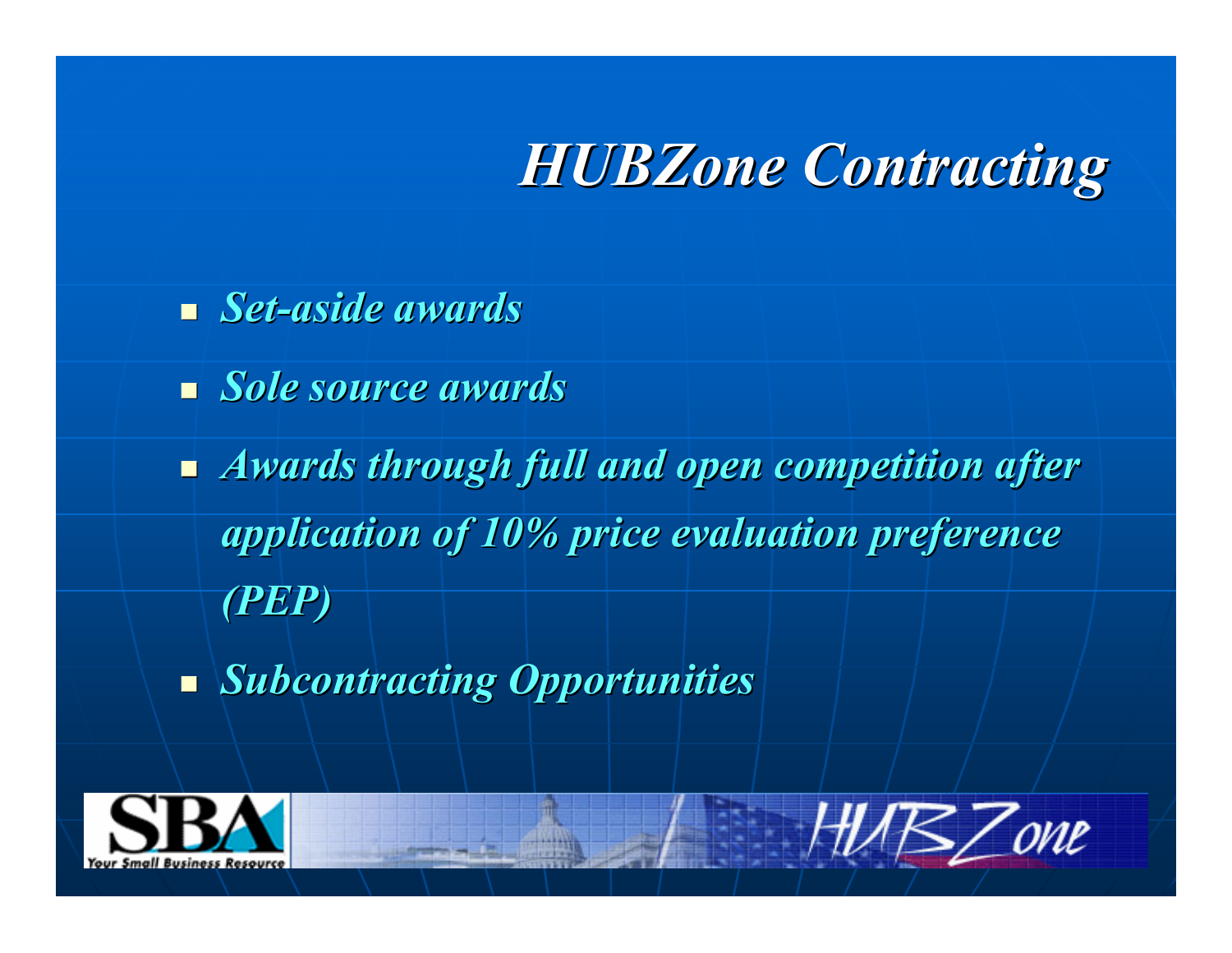#### *Federal Government HUBZone Contracting Awards*

#### *by Fiscal Year*

B.Zone

 *FY 1999 Goal - 1% Actual - not available FY 2000 Goal – 1.5% Actual - \$663.3M (.33%) FY 2001 Goal – 2.0% Actual - \$1.7 B (.72%) FY 2002 Goal – 2.5% Actual - \$1.7 B (.71%) FY 2003 Goal – 3.0% Actual - \$3.4 B (1.23%) FY 2004 Goal – 3.0% Actual - \$4.8 B (1.59%)* • *HZ-S/A 1,085 Actions \$168.5 Million* • *SB-SA 104,238 Actions \$11. 9 Billion FY 2004 DOD Achievement 3.1B 1.48%) FY 2004 Army Achievement 1.6B (2.8%) FY 2005 Army Achievement 2.1B (3.1%)\* \*Preliminary Data*

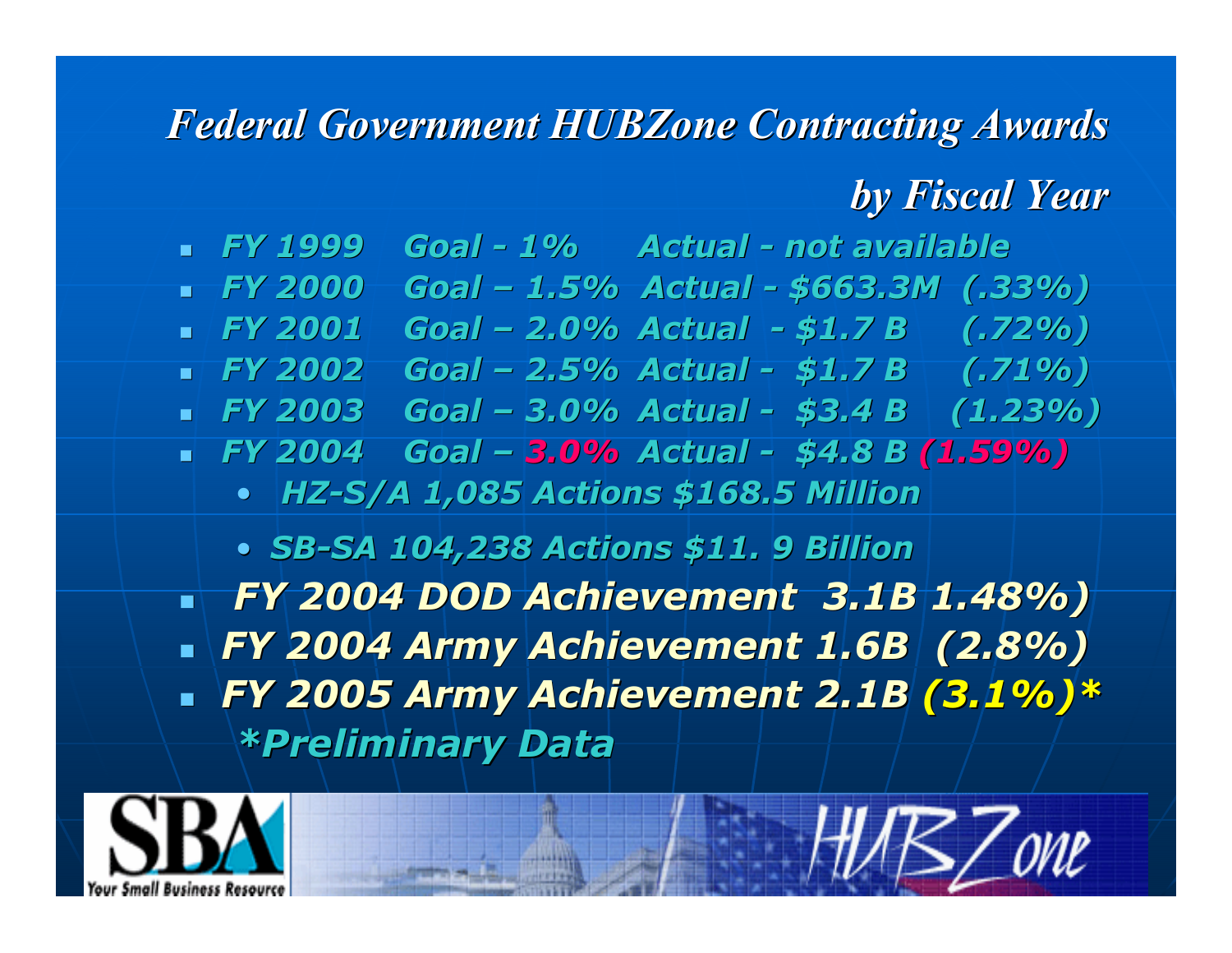## *Program Impact*

- *Recent regulatory change authorized SBA to collect updated financial information and information relating to employment and capital investment from certified firms in order to gauge the success of the HUBZone Program.*
	- *Survey was approved by the Office of Management and Budget, and*
	- *Executed over the Internet*
	- *Results: As a direct result of HUBZone certification:*
		- *11, 461 employees were hired, 7, 063 were HUBZone residents*
		- $\overline{\phantom{0}}$ *Over <sup>a</sup> half billion dollars (\$523M) was invested in HUBZones*